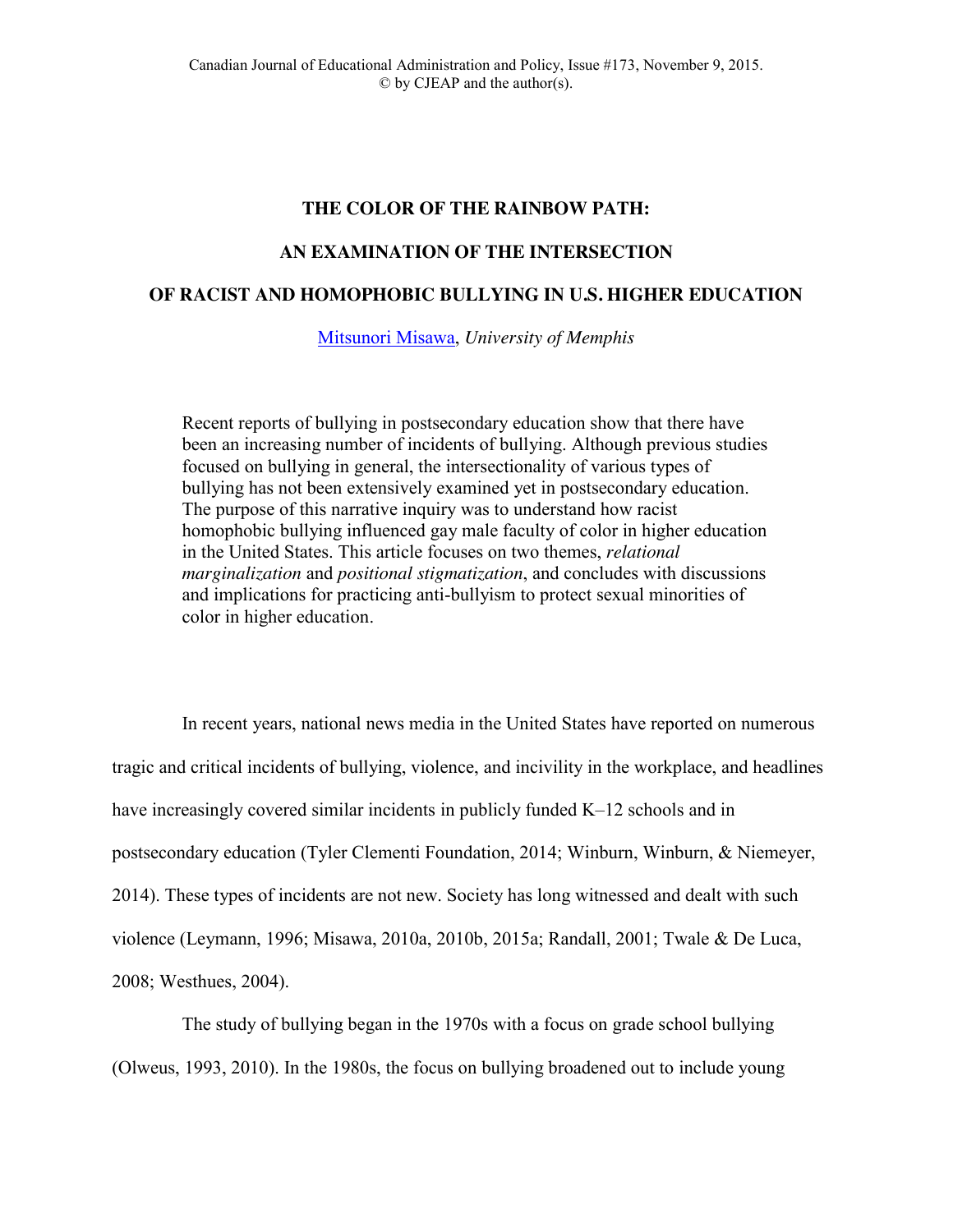adulthood and adulthood (Leymann, 1990; Misawa & Rowland, 2015; Namie, 2003; Randall, 1997, 2001). The term *workplace bullying* surfaced through the work of Andrea Adams (1992) to describe various cases of bullying at workplaces in the United Kingdom. Since this introduction, bullying in adulthood has been expanded to include a number of disciplines, including higher education (Einarsen, Hoel, Zapf, & Cooper, 2011; Keashly & Nueman, 2010; Misawa, 2010b, 2013, 2015a; Twale & De Luca, 2008). Bullying that targets adults is largely based on their various sociocultural identities such as race (e.g., Fox & Stallworth, 2005; Lewis & Gunn, 2007), gender (e.g., Jennifer, 2014; Simpson & Cohen, 2004; Williams, 2013), and sexual orientation (e.g., Poteat, Mereish, DiGiovanni, & Scheer, 2013; Rivers, 2011). While this work shows great promise, the "silo" approach, where identity markers (gender, race, *or* sexual orientation) are viewed in isolation from one another, can be self-limiting and not reflective of everyone being bullied. Workplace bullying in the context of higher education and through the lens of intersectionality represents an under-researched area in social science literature (Keashly & Nueman, 2010; Misawa, 2010b, 2015a; Twale & De Luca, 2008).

Higher education attaches great importance to diversity and social justice in an attempt to produce inclusive and democratic learning environments. In order for higher education to create such environments, it is crucial to understand the experiences of those who encounter multiple forms of oppression because of their sociocultural variance (Kumashiro, 2001). This understanding will provide insights into how various forms of marginalization, like identity, intersects between structural and social forms of oppression, and while "silo" approaches to social emancipation can be helpful, human lives are never so neatly contained into such identitycategories. Because such complexity exists in contemporary society, studies on social justice based on the intersectionality of identity categories become pivotal to create an equitable and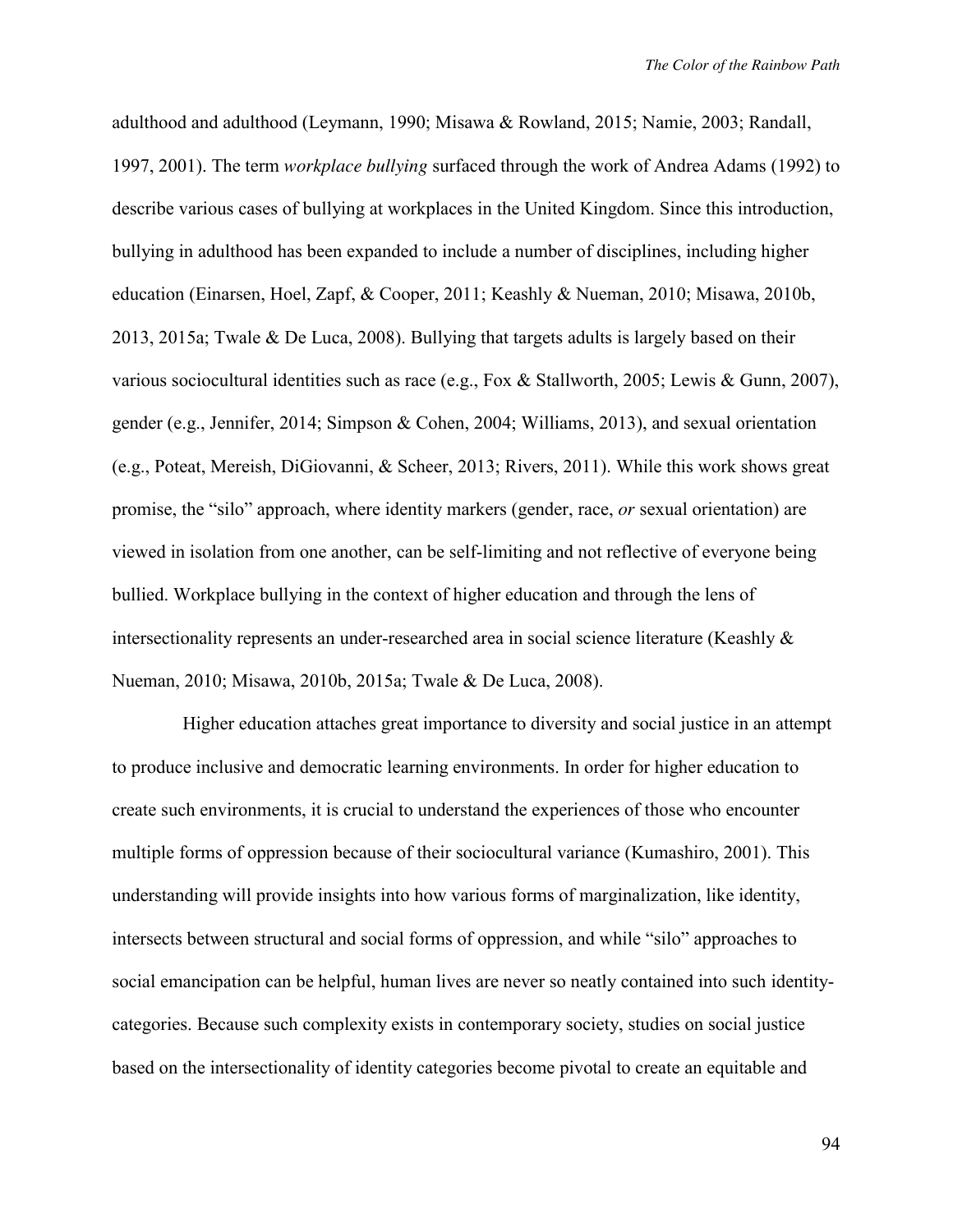democratic environment and are needed. The purpose of this study was to fill the need by exploring the academic journeys of gay male faculty of color in higher education. The overarching research question was, In what ways does academic bullying affect gay male faculty of color in higher education? This narrative inquiry utilized queer critical (queer crit) theory to capture the voices of the participants who experienced the intersection of racist and homophobic bullying. The data analysis for this study implemented a constructionist positionalogical analysis that examined how the intersection of race and sexual orientation appeared in the participants' narratives. The significance of this research was to demonstrate where academic bullying attached itself to racism, homophobia, and heterosexism and how the study participants navigated their academic careers in light of multiple forms of oppression.

### **A Brief Overview of Bullying**

Bullying, which consists of repeated physical, psychological, social, or verbal behaviors and the systematic abuse of power, takes place during adulthood in educational settings, community settings, and workplaces. In her foundational work, *The Harassed Workers,* Brodsky (1976) pointed out that psychological, gender-oriented violence, and harassment were disseminated and prevalent in workplaces and that such malicious behavior negatively affected work production. At that time, harassment at work, although not identified as bullying, was thought to be an acceptable, unspoken tradition that was often passed on to new workforce generations (Brodsky, 1976).

Based on the investigations about harassment at work in the 1970s, researchers began to examine workplace bullying in the 1980s (Einarsen, 1999; Leymann, 1990; Reichert, 2003). For instance, Leymann (1990, 1996) adapted the concept from childhood bullying at school to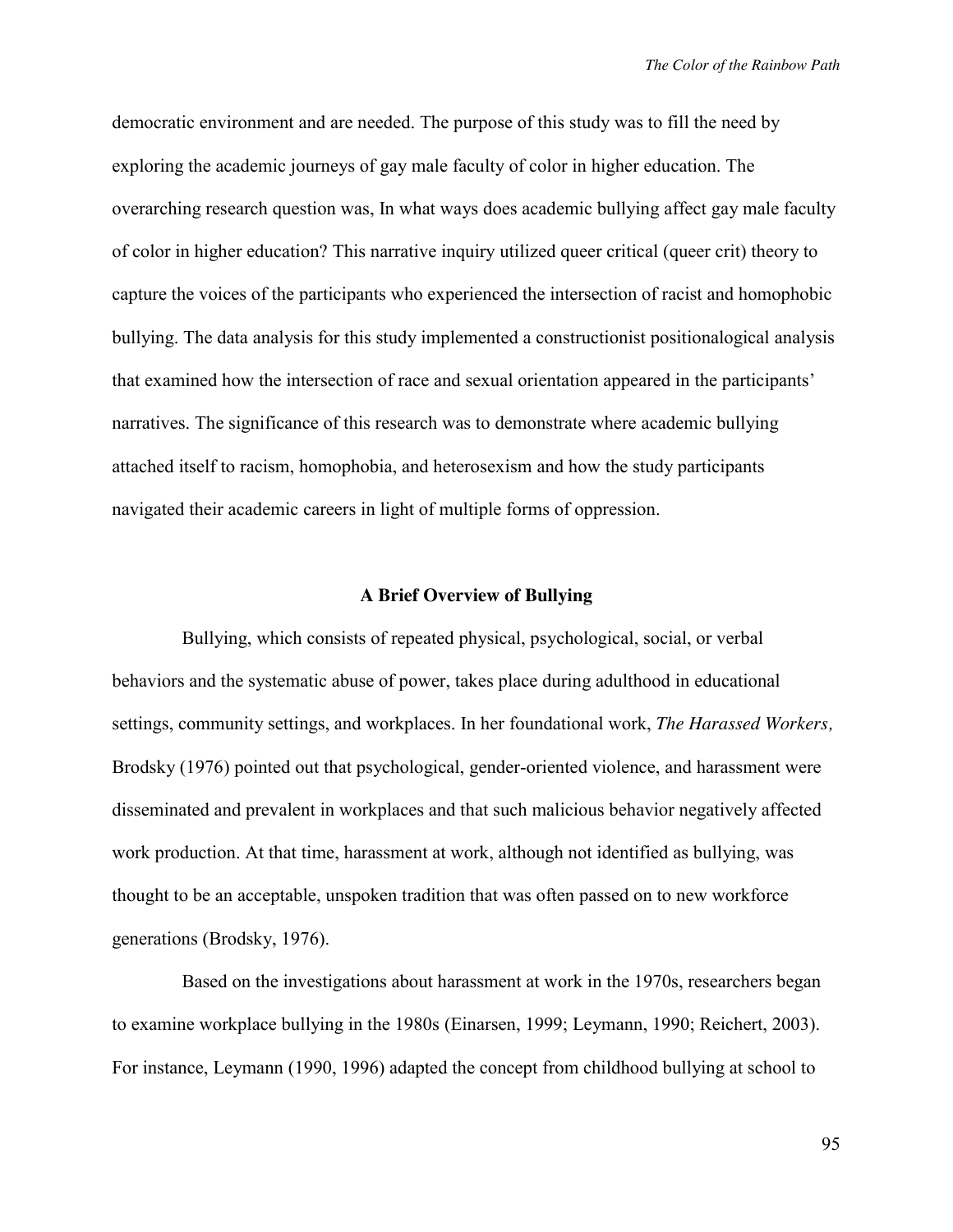adulthood bullying at work. He researched how workplace bullying physically, psychologically, and financially impacted employees and organizations and described such phenomena as bullying, mobbing, "ganging up on someone," or "psychological terror" (Leymann, 1996, p. 165).

Similarly, Adams (1992) also argued that harassment negatively affected many people. Adams's research was based on personal stories from adults who had been on the receiving end of an abuse of power or bullying at work. Adams found that victims of bullying experienced extreme stress over a long period and that bullying had affected the physical and psychological health of the bullied. For instance, Adams listed the physical symptoms from bullying as severe headaches, loss of energy, stomach problems, and palpitations, and she also stated the psychological symptoms from bullying as depression, panic attacks, lack of motivation, and loss of confidence. Adams argued that organizational leaders should work toward creating healthier environments so that they can deal with bullying to eliminate such negativities and improve their productivity and effectiveness at work.

Contemporary research on adult bullying has mostly focused on workplaces in general and has begun to address adult academic bullying in higher education (McKay, Arnold, Fratzl,  $\&$ Thomas, 2008; Misawa, 2013, 2015a; Westhues, 2006). For example, Twale and De Luca (2008) warned that academia has become as increasingly uncivil and hostile as have communities, workplaces, and society at large. Bullying indeed exists in higher education; however, it often is undetected, ignored, or even accepted (Lester, 2013). It is also thought to be a part of academic culture—the way that things have always been (Twale  $\&$  De Luca, 2008). Recent research has documented how race-oriented bullying negatively affected victims and their organizations (Fox & Stallworth, 2005; Lewis & Gunn, 2007), how gender could be a contributing factor to bullying (Jennifer, 2014; Simpson & Cohen, 2004; Williams, 2013), and how homophobic bullying or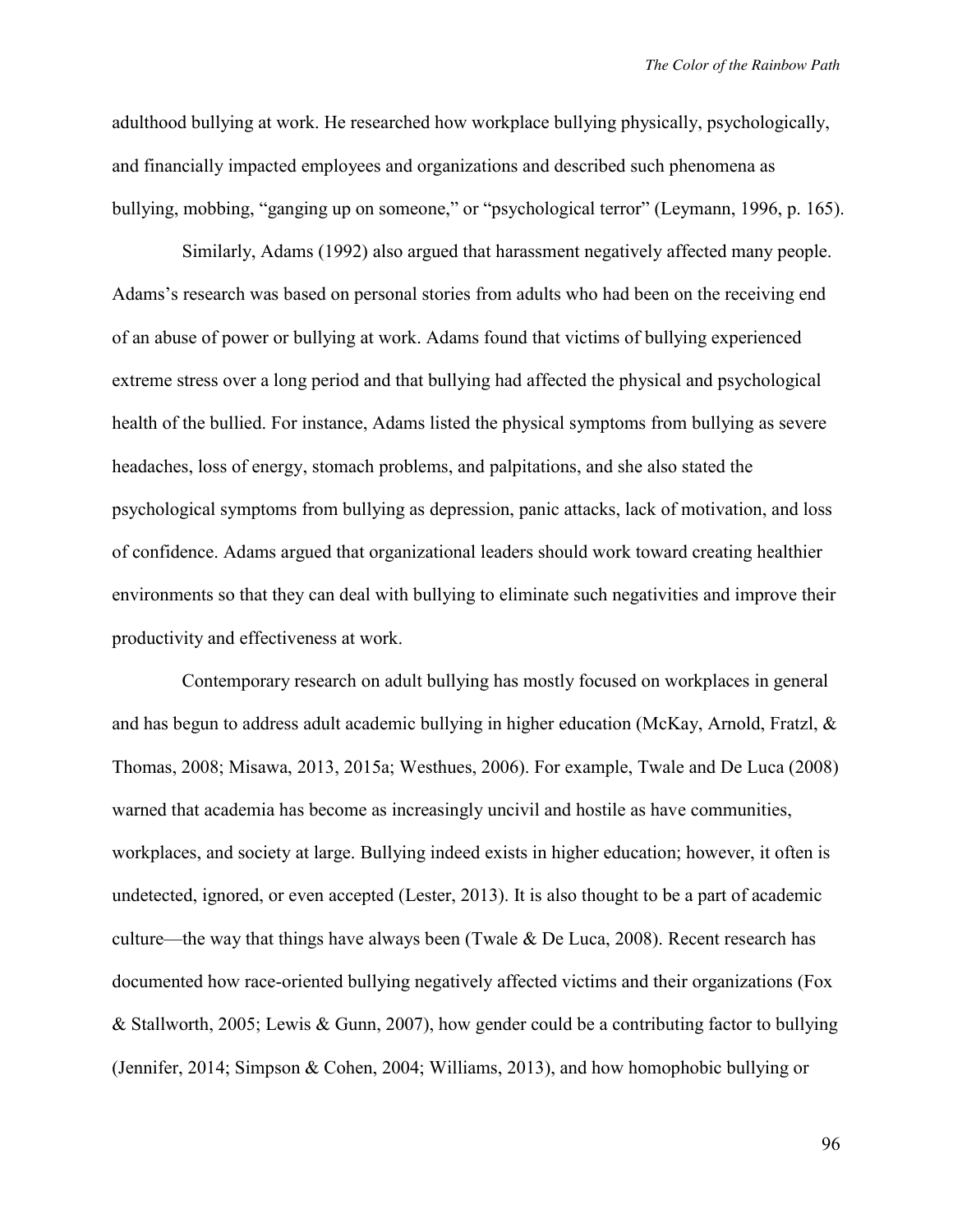bullying based on sexual orientation or gender identities occurs in educational settings (Rankin, Weber, Blumenfeld, & Frazer, 2010; Rivers, 2011). As I have demonstrated elsewhere (Misawa, 2015a), race, gender, and sexual orientation shape the experiences of bullying for gay men of color who work as educators in higher education. I provided an operational definition of racist and homophobic bullying:

An incident of bullying that involves a victim who is a gay person of color and somehow less powerful than the bully physically, psychologically, or by their sociocultural position or who fits the bully's racist homophobic stereotype, and a perpetuated recurrent or singular; unwanted or unwarranted; intimidating, humiliating, offensive, threatening or excluding conduct on the part of the bully that sustains the bully's position of power and destroys the victim's well-being, dignity, and safety or is significant enough to cause the victim physical and/or psychological harm. (Misawa, 2015a, p. 8)

Overall, these studies provided some aspect of the intersectionality of identity-based bullying, and indicated that bullying could be dependent on perceptions of the sociocultural identity of the bullied person and on the work context.

# *Theoretical Framework*

I approach the research presented in this paper through a queer critical (queer crit) theoretical lens. Queer crit theory contains and borrows from a broad range of disciplines and theories such as critical race theory, liberalism, law and society, feminism, poststructuralism, critical legal theory, pragmatism, and queer theory. In particular, queer crit theory was heavily influenced by critical legal scholars who dealt with racial and lesbian, gay, bisexual, transgender, and queer (LGBTQ) issues (Delgado & Stefancic, 2012). Such multidisciplinary perspectives enable queer crit scholars to explain "the effects of multiple oppressions on queer people of color" (Misawa, 2010c, p. 194) and to explore and discuss the effects of the intersection of racism, homophobia, and heterosexism. Queer crit theory examines how race and sexual orientation are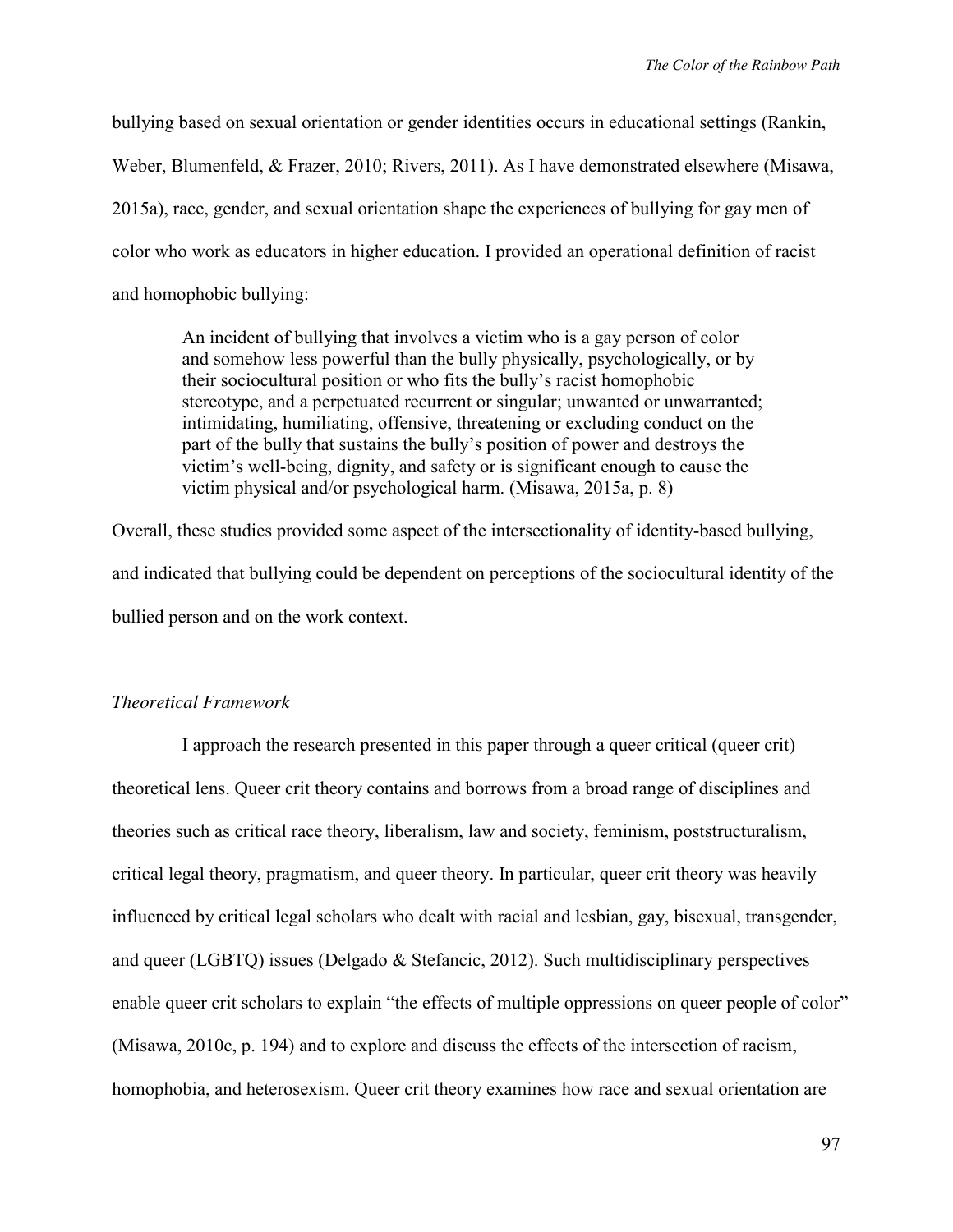intertwined and how they affect sexual minorities of color, and they advocate for critical examinations of both race and sexual orientation in society (Misawa, 2010c). Based primarily on critical race theory, the queer crit perspective emphasizes several elements.

First, queer crit theory recognizes the centrality of the intersection of race and racism with sexual orientation, homophobia, and heterosexism and criticizes how racism, homophobia, and heterosexism are ubiquitous and ordinary and have existed for a long time. Delgado and Stefancic (2012) stated that this intersection is "the conventional way society does business" (p. 7). The dominant groups (usually White middle and upper class men) have never raised (or wanted to raise) the marginalization and discrimination against sexual minorities of color as a societal issue.

Second, queer crit theory is based on the notion that racism, homophobia, and heterosexism are embedded in rules and regulations that shape the dominant group's interests. Queer crit theory challenges mainstream ideologies of the dominant group that preserve racism, homophobia, and heterosexism in society.

Third, queer crit theory argues that race, racial groups, sexuality, and sexual orientation are socially constructed and "products of social thought and relations" that "society invents, manipulates, or retires when convenient" (Delgado & Stefancic, 2012, p. 9). This means that there are many assumptions and biases towards LGBTQ people of color based on race and sexual orientation and that those assumptions do not tell all about who they are or how they should behave. Queer crit theory challenges such dominant ideologies about race, sexual orientation, and their intersections.

In addition, queer crit theory suggests the recognition, acknowledgement, and emphasis of experiential knowledge of LGBTQ people of color (Misawa, 2010c). The life experiences of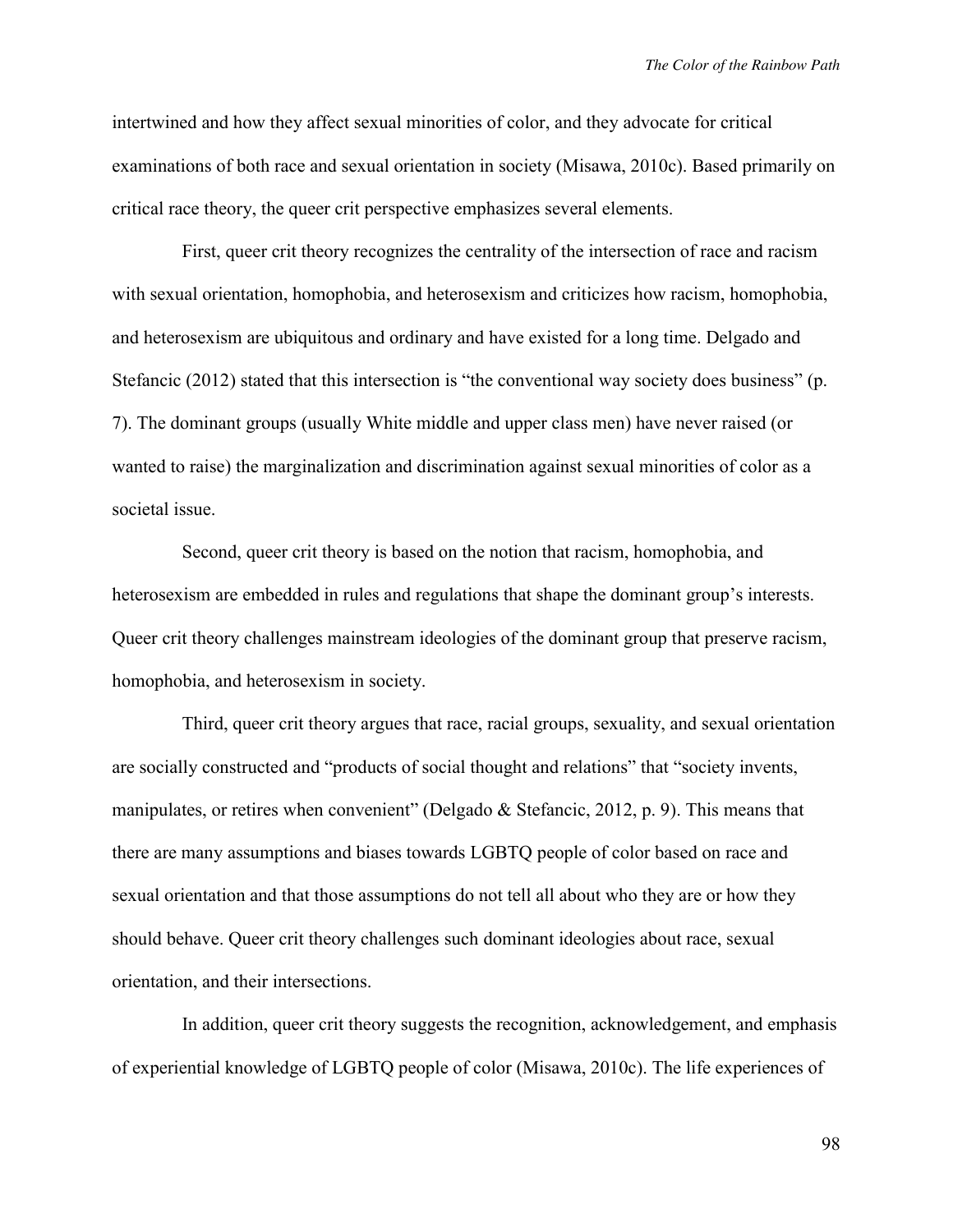LGBTQ people of color and their voices, which refers to *counterstorytelling* or *counternarratives*, provide a path to understanding and analyzing the intersection of race and sexual orientation based on life experiences.

Queer crit theory also challenges ahistoricism with contextual and historical analyses of social issues related to racism, homophobia, heterosexism, and the intersection of each (Misawa, 2010c). There are contemporary social inequalities and injustices that are linked to earlier periods in which a dominant group's intent and cultural meaning are treated as social norms and the any "other" intents or meanings are ignored or silenced by dominant discourse.

Last, queer crit theory works toward social justice for all in a quest to eliminate racism, homophobia, and heterosexism. Many forms of oppression can be experienced in tandem by sexual minorities or LGBTQ people of color on the grounds of race, gender, and sexual orientation. Queer crit theory strives to end all forms of oppression to create a democratic and inclusive social environment for all people.

## **Methodology**

Using queer crit theory as the framework, the primary goal of this study was to gain an understanding of how racist homophobic bullying influenced the academic lives of gay male faculty of color in higher education. I used narrative inquiry as the research methodology to accomplish this goal. Narrative inquiry allows researchers to emphasize the importance of narratives and life stories (Clandinin & Connelly, 2000), and it also integrates counternarratives from participants. Narrative inquiry helps to understand the participants' life stories. This type of research attaches importance to capturing counternarrative stories on how racist and homophobic bullying affects them from a queer crit perspective.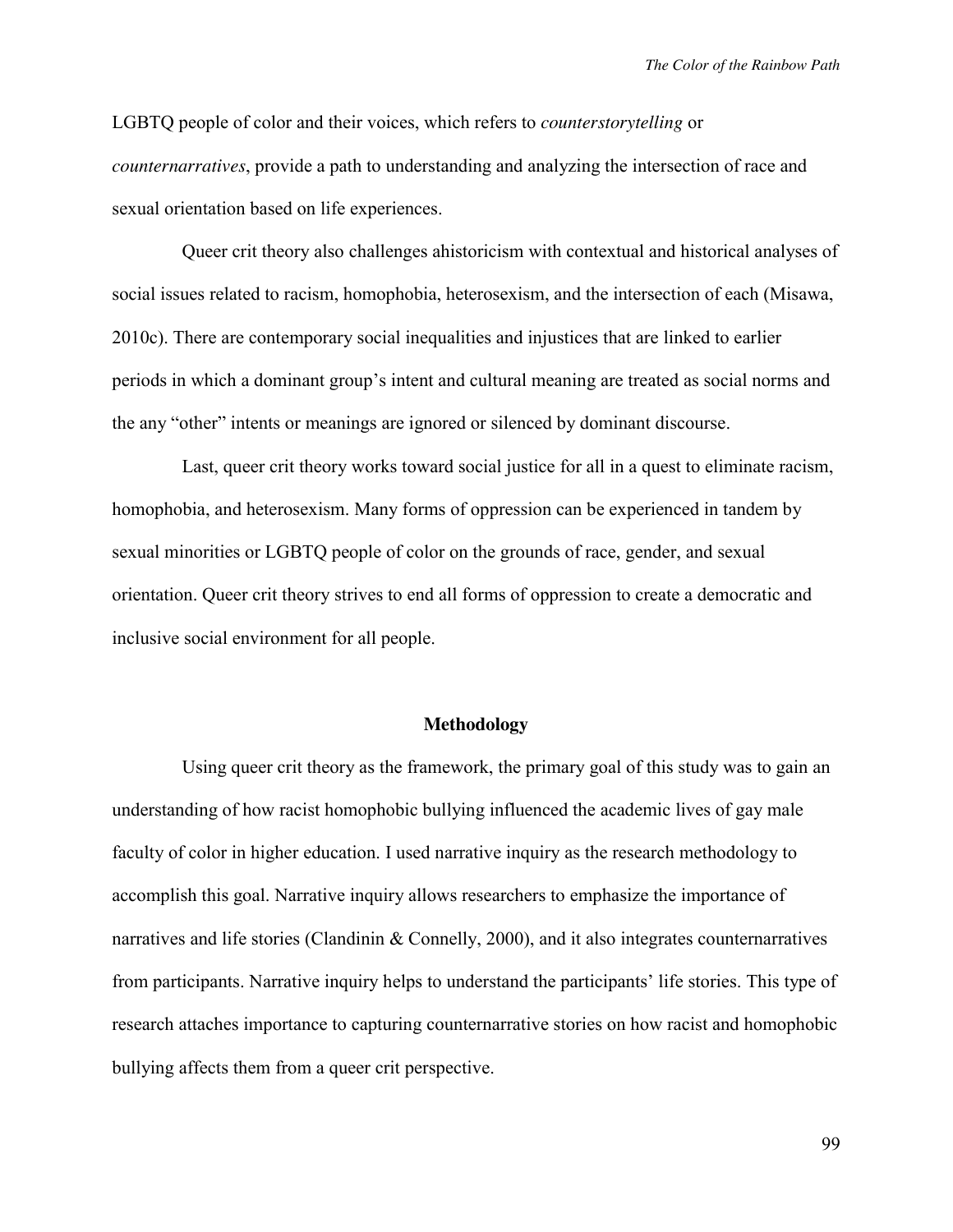For the purpose of the study, individual in-depth interviews were conducted as the data collection method. Using a purposeful sampling technique (Patton, 2015), which allows researchers to select specific research samples, 19 gay male faculty of color agreed to participate in the study. The purpose of the individual in-depth interviews was to capture the voice and stories (counternarratives) of the participants to better understand how adult academic racisthomophobic bullying influenced the lives of the study participants.

In addition, after transcribing the interviews, member checking was conducted with each participant to see if the transcriptions captured what the participant and researcher talked about in the interview, and to ensure that the data were trustworthy (Charmaz, 2006). The names in the data and in the findings section of this article are pseudonyms to ensure confidentiality and privacy of research participants. Also, because the participants used different terms to describe their racial or ethnic identities (e.g., Black and African American) in the interviews and this study's focus is also related to one's identities, those terms are used throughout the findings section.

After the member checking, a constructionist positionalogical analysis was conducted. A constructionist positionalogical analysis consists of the researcher recognizing that each person is born into the world with predetermined sociocultural positions such as race, gender, and sexual orientation (Kumashiro, 2001), and that those sociocultural positions influence how he or she is treated in society (Alfred, 2002). Positionalogy allows researchers to further study how intersectionality and positionality influence power dynamics and relationships among people with different sociocultural identities (Misawa, 2015b) in a specific context. The unit of analysis of this type of research is participants' counter narratives. A constructionist positionalogical analysis, which is the combination of the constant comparative analysis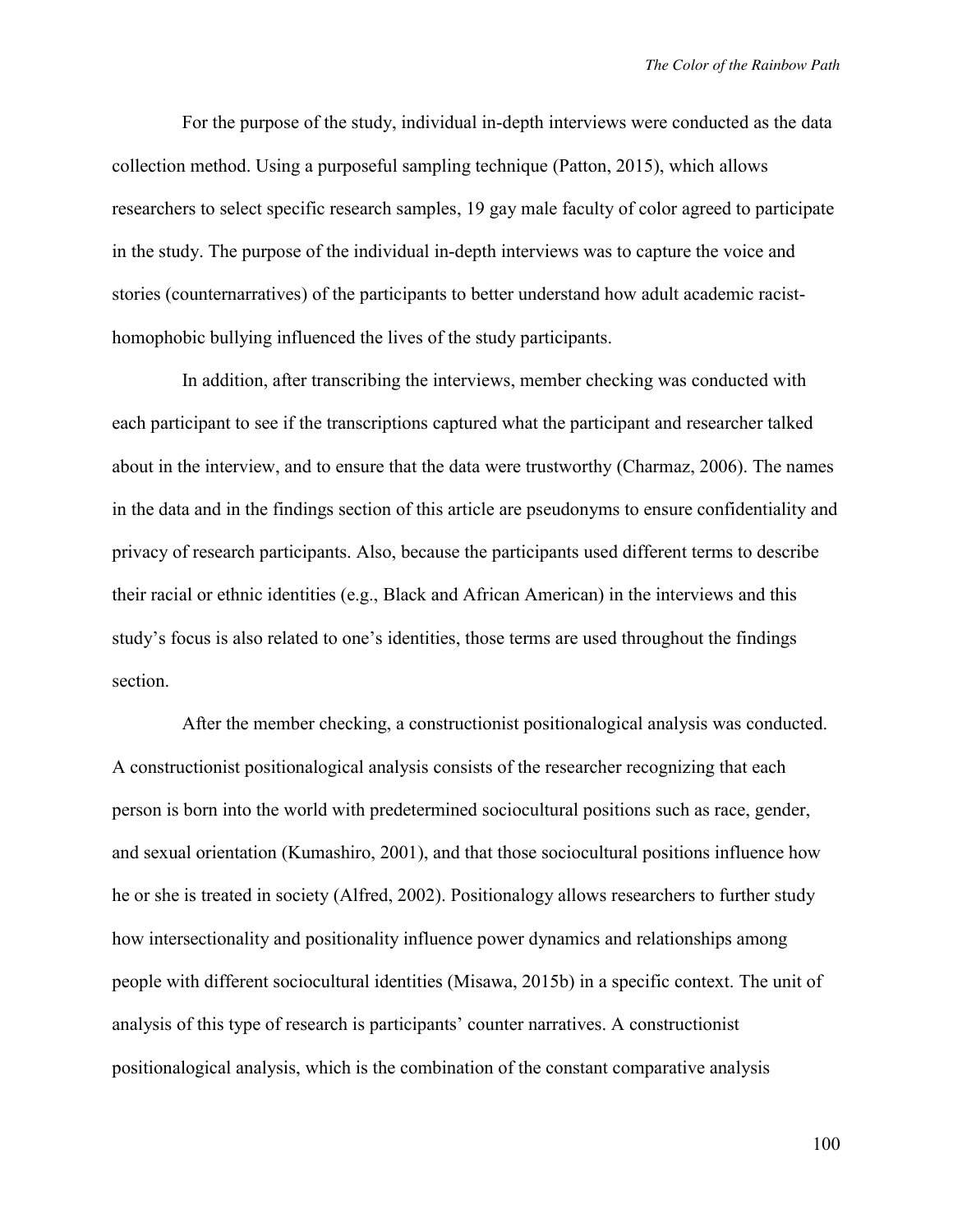(Charmaz, 2006) and narrative analysis (Clandinin & Connelly, 2000; Riessman, 1993), explores participants' life stories. A constructionist positionalogical data analysis reveals the theme of ubiquitous bullyism in higher education, which will be addressed in the following section.

### **Findings**

Gay male faculty of color opened up to me about their experiences in higher education. In their long academic careers, they expressed that they had almost continuously been victims or bystanders of bullying in higher education and had to learn how to manage their academic journeys while negotiating their own identities. Most of the participants discussed how their experiences of bullying began as graduate students. The main theme, *ubiquitous bullyism in higher education*, represents how participants in this study had to contend with traditions and conventional ways, manners, and behaviors that fed into the presumptions and biases of the bullies or perpetuators.

Two subthemes also emerged in this theme: 1) *relational marginalization* and 2) *positional stigmatization*. The subsequent sections will address those two subthemes.

#### *Relational Marginalization*

All 19 of the gay men of color in this study were exposed to bullying due to racism and homophobia, and they were relationally marginalized and were treated unfairly by their peers and professors because of their sociocultural identities prior to having become faculty members in higher education. Although their experiences were negative, their experiences actually informed them on how to better develop their own academic career plans. For example, Professor Leonard Hayes, a tenured Latino university professor had experienced a long career in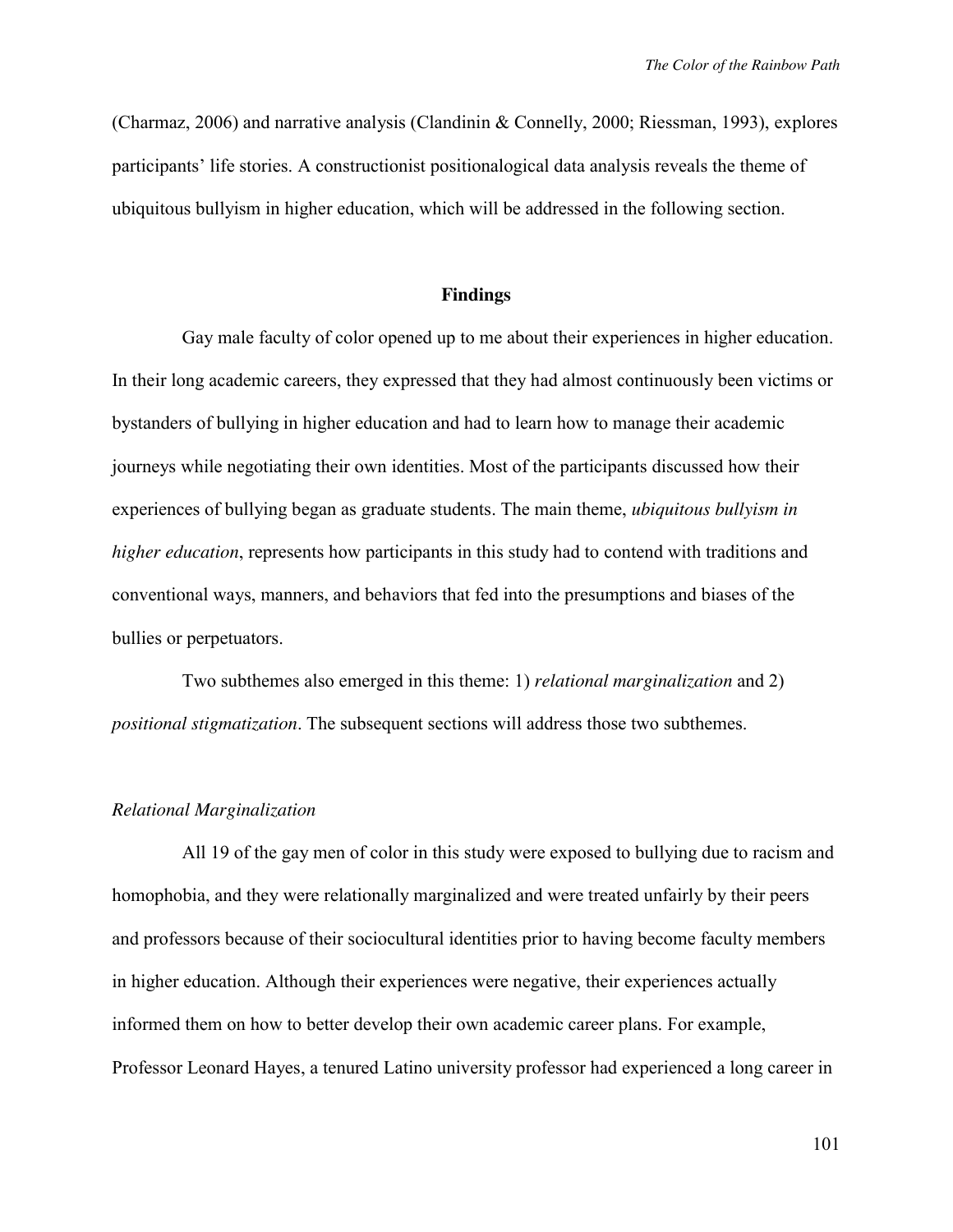higher education. He described how his own experiences had shaped his own career path in

## academia:

Bullying happened in different ways and in different times for me. . . . Often times, things happened in a much more subtle way. I went to law school in the 1980s. I was the only openly gay person in the law school. And, there were no openly gay faculty members. . . . Some people [students and faculty] tried to do the typical homophobic thing. People were trying to take away your selfconfidence, your self-esteem, your ability to concentrate and succeed. People were trying to use who you were against you. Basically fellow students. Mainly White American people. They insulted me, called me names, attacked me, all of that. Now 40 years has gone by since the Stonewall incident. There is less of the 1950s staff. But, yes, you have students who use the anonymity of the student evaluations to throw [hurtful rhetoric] at you. What does the institution do about it? Nothing. This is not unique. . . . It's much more subtle and much more sophisticated.

The experiences of Professor Hayes were not uncommon to the other participants' experiences in

higher education. The gay male faculty of color in this study repeatedly experienced verbal or

physical, direct or indirect, subtle or overt homophobia and racism in their academic careers. All

of the participants, including Professor Hayes, stated that bullying and mobbing based on racism

and homophobia are prevalent and continue to occur in their lives at every point in higher

education.

Professor Brian Lee, an Asian adjunct professor and administrator, shared his

experience of having been a law student in the early 1990s where he experienced homophobia

and racism in law school:

When I was working at a part of gay and lesbian student group trying to publicize speaker events, like people were coming in, judges to talk about being openly gay judges. There were either graffiti or the flyers were torn down. "Fag" was written on the graffiti. . . . It was just the way law school was. . . . It was something that did not happen to the other many groups that were posting flyers.

Most of the gay male faculty members of color in this study (18 out of 19 participants) reported that they had encountered racist and homophobic classroom situations when they were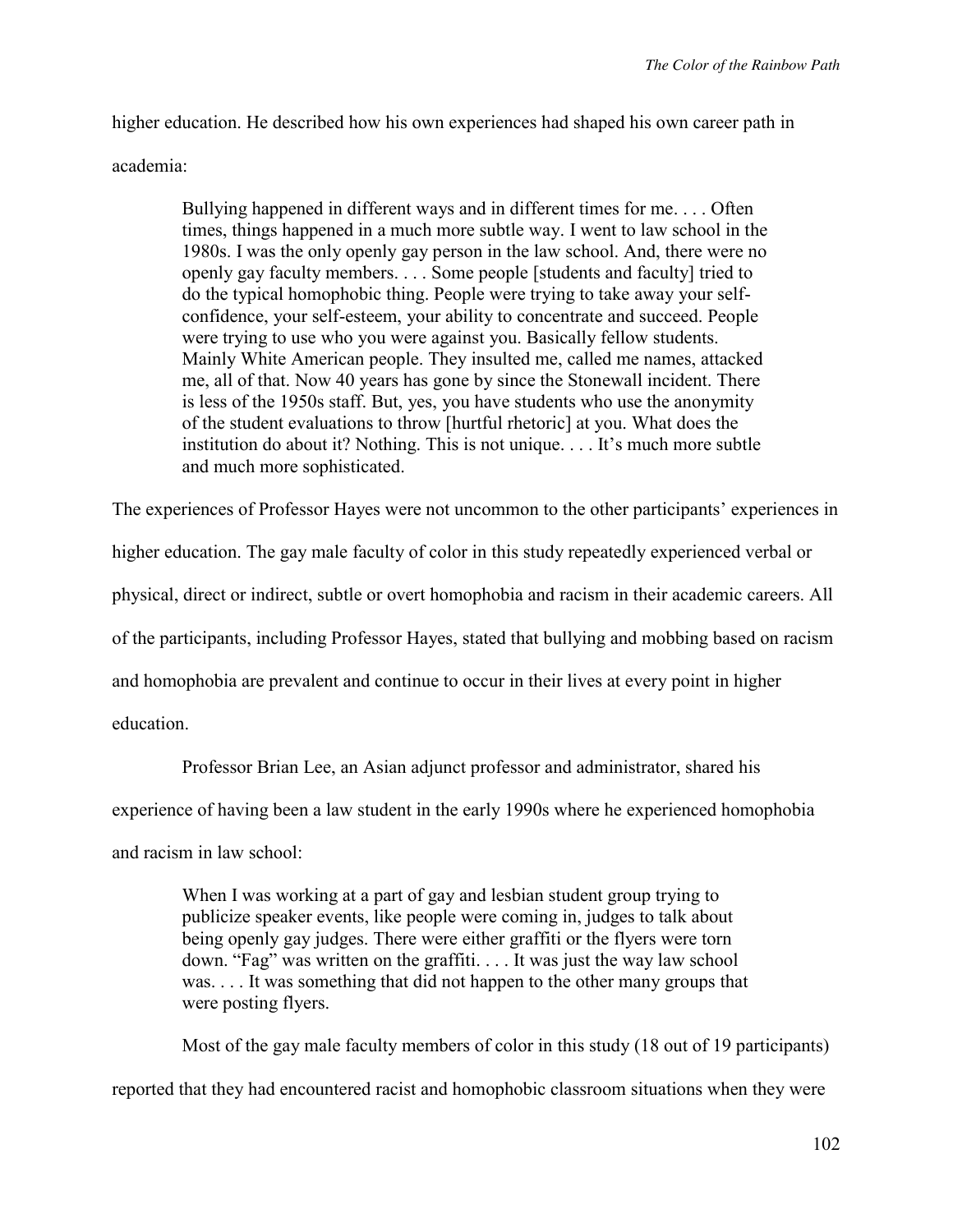students. Fellow students would find ways to alter the classroom dynamics so that they were against the gay male graduate students; professors could also alter classroom dynamics in this way. Professor Melvin Kelly, a Black associate professor, talked about his negative experiences in the law school where he had to deal with his professors' racist remarks and attitudes:

You know, when I was in law school, there were a lot of situations that would raise racial issues. . . . I once had a professor who referred to Native Americans as naked savages. . . . And . . . there were a couple of Native Americans in the classroom, so Black students wrote a letter to the professor saying that you're entitled to your belief, [but it] would not be appropriate to use that kind of language to students [in class]. Of course, there are Native American students, too. So then he wrote a letter back saying that they were naked savages that they didn't write *Gulliver's Travels*, didn't do all these other things that Europeans had done, so he was perfectly, you know, justified in using that language in class.

In addition to the racist remarks, Professor Kelly also experienced a different kind of racism in

another class:

I was in a property class, and the class was about the law . . . that takes . . . consideration of neighborhood values in terms of whether or not certain people should be excluded or included in a particular neighborhood. And, at one point, the female teacher said, "Well, this is what the law says and that's what we have to follow." And, I said, "You know, there was a point of law says that I was or people like me were three-fifth (3/5) of a person. And, certainly we wouldn't be expecting to follow something like that." . . . And then, the teacher became hostile.

The participants in this study also described how difficult it was for them to have a

good relationship with their professors. They reported that they had to be careful in dealing with

race and sexual orientation as students in class in higher education. One example of that

appeared in a story from Professor Fredrick Smith, an African American assistant professor. He

talked about one of his experiences in graduate school where race was a significant factor of his

virtual invisibility:

There were a lot of times I just felt like I wasn't being called on in class or asked to state my opinions about things. Then, I always had to be a little bit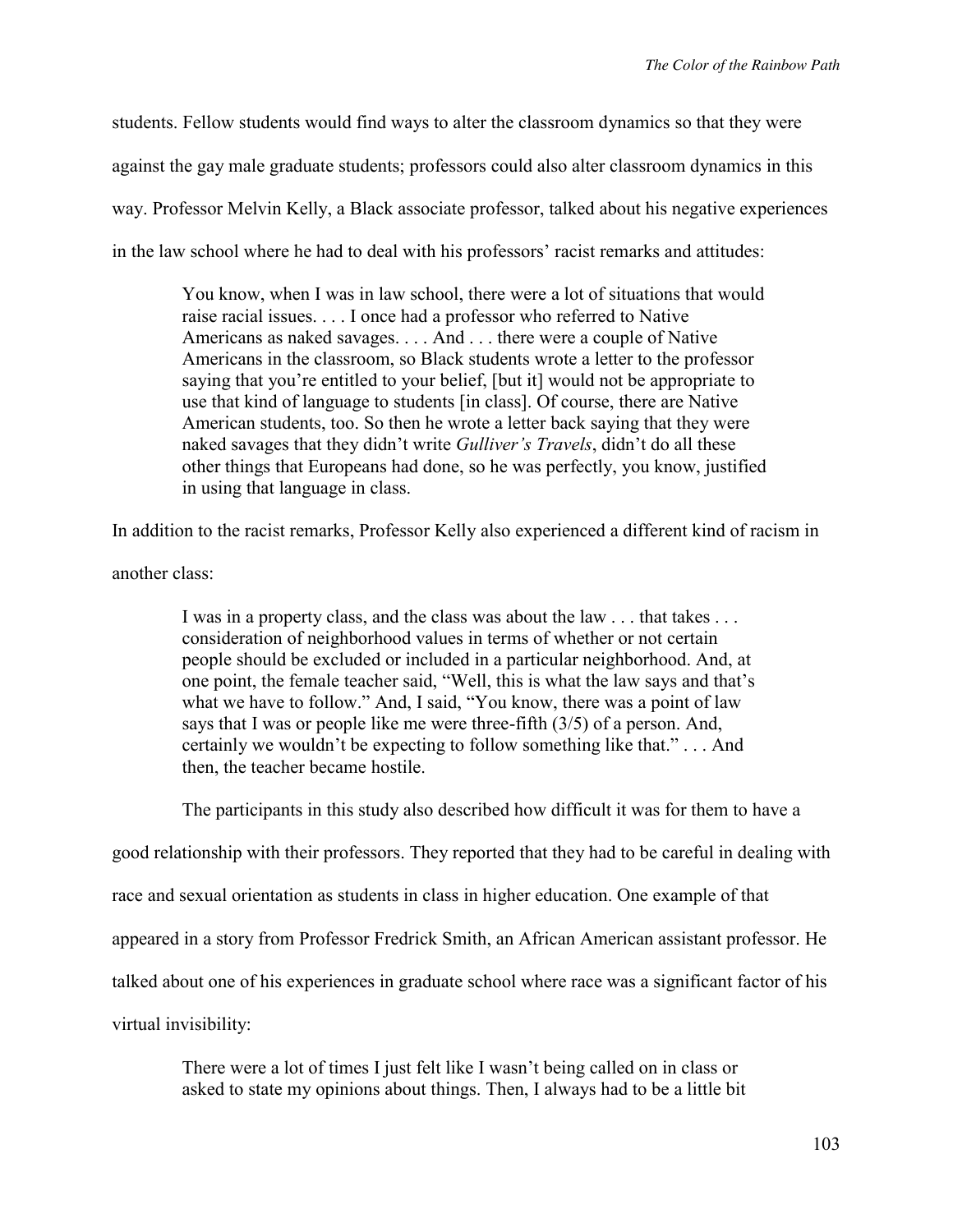more forceful to be heard. In class when there was no African trade perspective or multicultural perspective, it was always like, I felt like I was the one who always had to do that, to raise the question and raise the issue. And, so some faculty members did not like it. And, it just, I think it just sort of never made us close.

The above narratives presented how the gay men of color were marginalized because of their sociocultural identities. They expressed that they wanted to have good relationships with their professors and colleagues but that they were unable to make a good connection due to behaviors of bullying and marginalization. Eventually, the gay men of color accepted such behaviors and eventually isolated themselves or gave up trying to associate with their professors and colleagues.

# *Positional Stigmatization*

This subtheme represents how the gay men of color in this study were stigmatized and bullied by their professors and peers in higher education because of their sociocultural identities. All of the 19 participants talked about how the ubiquitous "bullyist" culture made them ashamed because their professors and peers stigmatized them. For instance, Professor Anthony Young, a Black tenured university professor, encountered many situations in higher education where people tried to stigmatize his profession, which had been dominated by White females:

You know, there are very few Black men that are in nursing. . . . There's always little subtle remarks and things that people make. You know, nursing, they definitely assume that you are gay or you're a sissy anyway.

Similarly, Professor Oscar Martin, a Black associate professor, talked about his experience of being a nursing student and described how positionality had impacted the interaction between him and a nurse at the hospital:

> As an undergraduate nursing student, there were only two men in my nursing class, myself and a Latino male. . . . And, the nurse that I would have to report to was very, very sexist. Well, I went to her and I said, "You know, the patient has not voided in the last 12 hours, and this is problematic." And, she kind of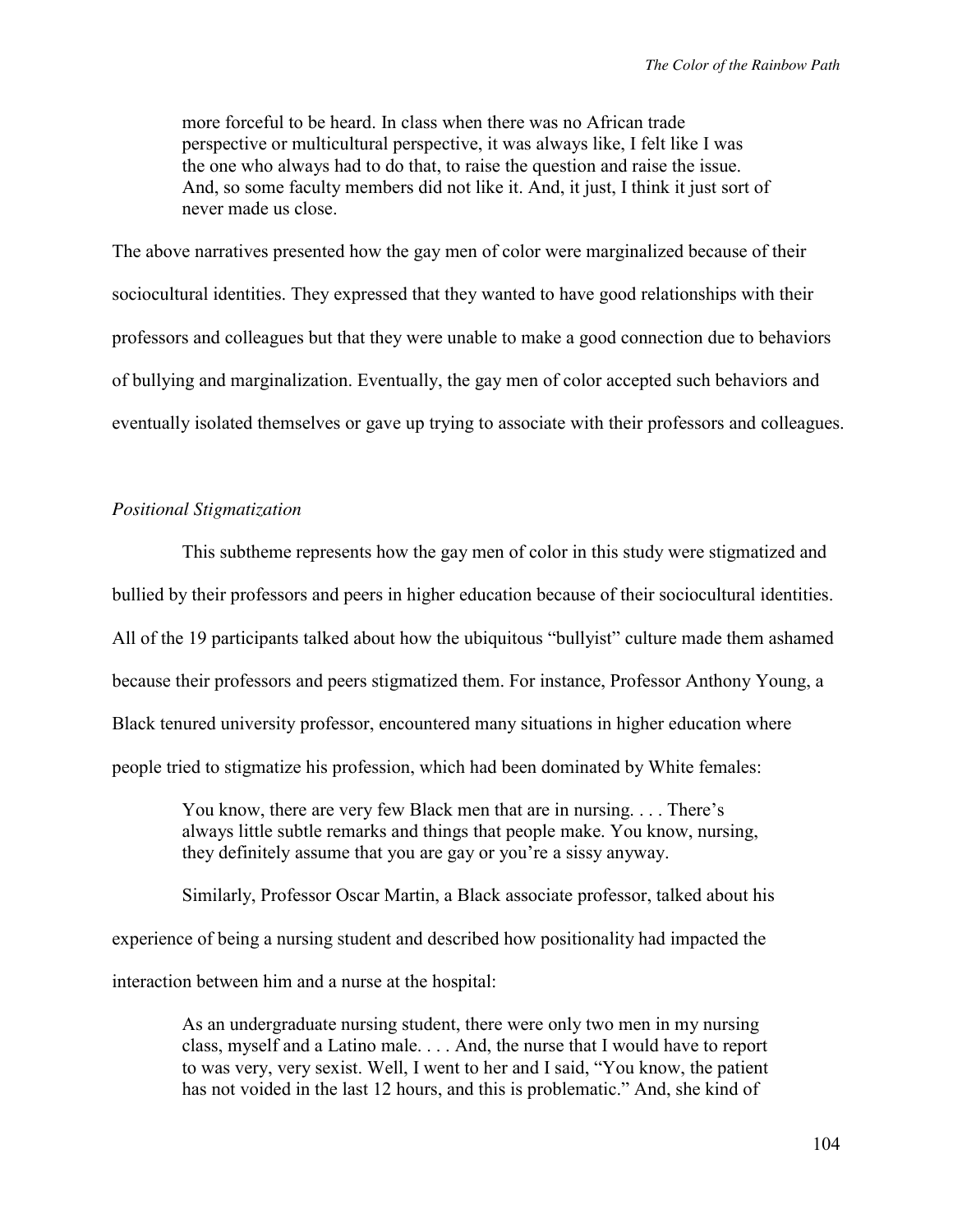dismissed me. She said, "Oh, well, she is not peeing because you know she does not want to pee around you because . . . you are a man."

In graduate school classroom environments where professors and colleagues seemed to be racist

and homophobic, Professor David Green, an African American assistant professor, as a student,

felt that he was in an unsafe learning environment, and he struggled to survive there for the first

two years:

Being Black, being a person of color in particular in a White dominated place that is the body matters for me more because being gay for me people can conceal that the way that you cannot conceal your different body color or tint you cannot conceal it. . . . So, in graduate school, I had to figure out how to get around my own anxieties and challenge other people's perspectives. And often I had to deal with race and sexuality, even you know, often having had interacted together. And, so grad school was very challenging.

Professor Shane Edwards, an African American associate professor and associate dean,

talked about two of his experiences where positionality impacted his interactions with his

professor and colleagues:

In the PhD program, one of my Black colleagues . . . took me to lunch. . . . I don't do a lot of socializing. . . . I got taken to lunch by this guy and he said, "Well, you know, several of us, (he was referring to other Black students), we were just wondering if you were gay." And, he prefaced by saying, "You know it's not really a big deal to me. But, several of us were having, we were wondering if you were gay." And, it kind of stumped me for a minute. . . . And, I switched the conversation to weather. And, I refused. That's how I left the conversation.

The gay men of color in this study repeatedly experienced verbal or physical, direct or indirect, subtle or overt homophobia and racism in their early academic careers. Like some of the participants mentioned, bullying based on racism and homophobia continued to occur in their lives at every point in higher education.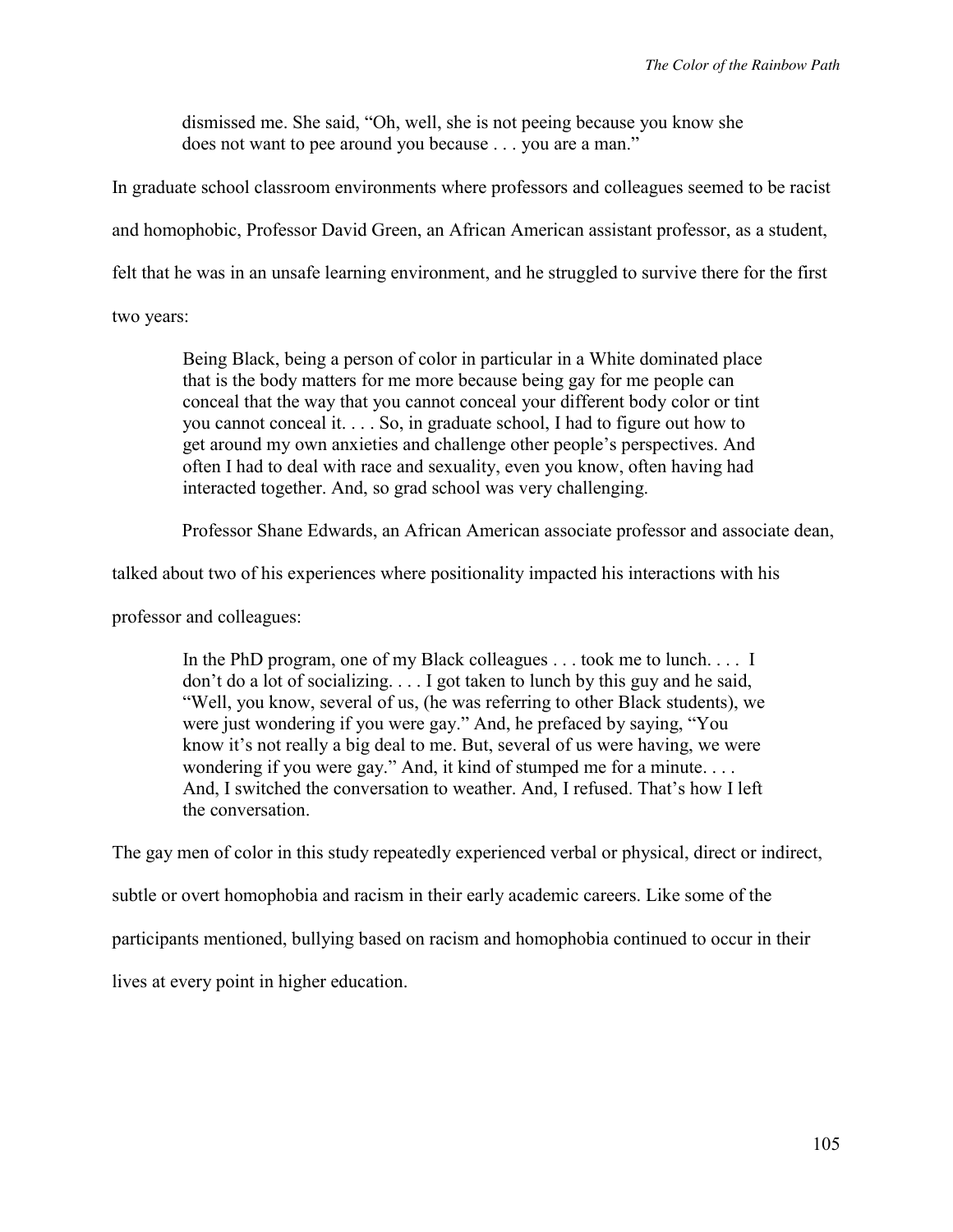#### **Discussion and Implications**

The participants talked about how their early exposure to bullying based on racism and homophobia had actually helped them develop their own careers. Their early exposure to bullying had provided them with helpful understandings of how their positionality as queer people of color was perceived in higher education, and they would bring that understanding to their careers and job searches.

This article strived to answer the following overarching question: In what ways does academic bullying affect gay male faculty of color in higher education? It is clear that bullying had a negative cumulative impact on gay male faculty of color—it necessitated that they live their academic lives in defense of their psychological well-being and careers. Literature on minority faculty members in higher education shows how they are treated differently compared with their White colleagues (e.g., Johnson-Bailey & Cervero, 2008). In conventional and elite institutions of higher education in the United States, norms that were developed by and for White male heterosexuals have been ingrained into policies and regulations (Twale & De Luca, 2008). In academia, minority faculty members are in danger of being degraded and disrespected and having their authority or their credentials questioned.

In this study, all of the 19 gay male faculty of color expressed that they had been repeatedly questioned about their credibility in higher education regarding the validity of their credentials by their colleagues and their administrators. Due to these repeated experiences, study participants maintained silence about what they were experiencing as a means to maintain their employment. In this case, positionality seemed to be detrimental to the gay male faculty of color's professional and personal lives.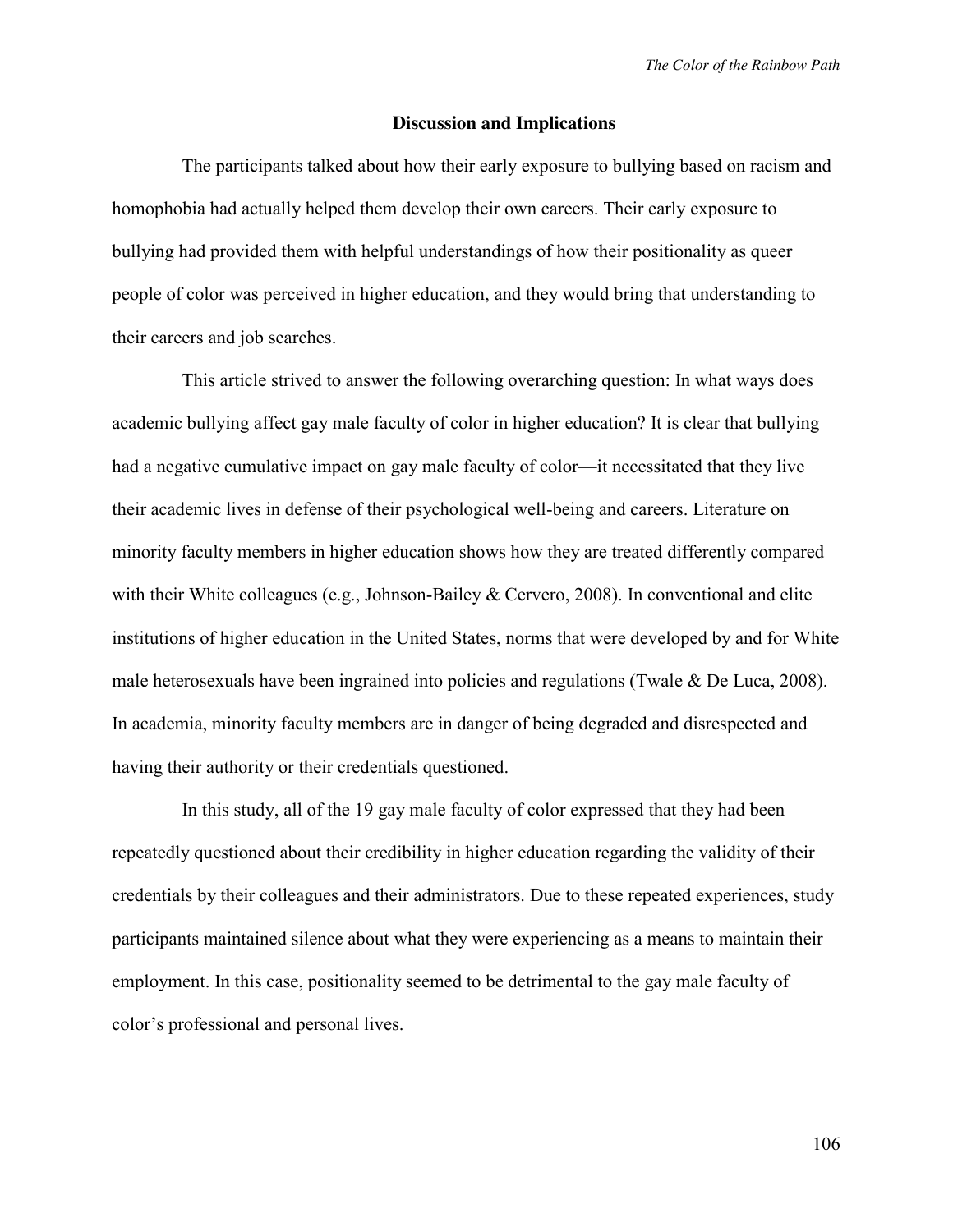In addition, their experiences appeared to be relational in nature when they talked about the influence bullying had on their academic careers. In this study, all of the 19 gay male faculty of color talked about how their relationship with their surroundings had changed because of racist homophobic bullying and how their perceptions of themselves, their colleagues, their departments, and their institutions had changed. Changes in self-perception and perception of careers frequently appear in scholarly literature on minority faculty members in higher education (Twale & De Luca, 2008; Westhues, 1998). After such negative experiences, the participants in this study did not feel that they were accepted in their departments or their institutions. They were made aware of the dominant values controlling the institutional systems they were dealing with, and how their colleagues perceived them. All participants had to re-examine how to pursue their academic careers for success. Ongoing problems with bullying for study participants will likely continue throughout their careers unless the culture in higher education changes to being more inclusive of plurality.

#### **Conclusion**

In examining how racist homophobic bullying can influence gay male faculty of color in higher education, this study suggests that the effects of bullying had a negative cumulative impact on gay male faculty of color. It was apparent that the gay male faculty of color in this study had to deal with racist and homophobic people in higher education. Literature on minority faculty members in higher education described similar situations to those facing the participants in this study in which they were questioned about their knowledge by administrators, colleagues, and professors (e.g., Johnson-Bailey & Cervero, 2008; Johnson-Bailey & Lee, 2005). The participants of this study reported that they knew that they were perceived as outsiders in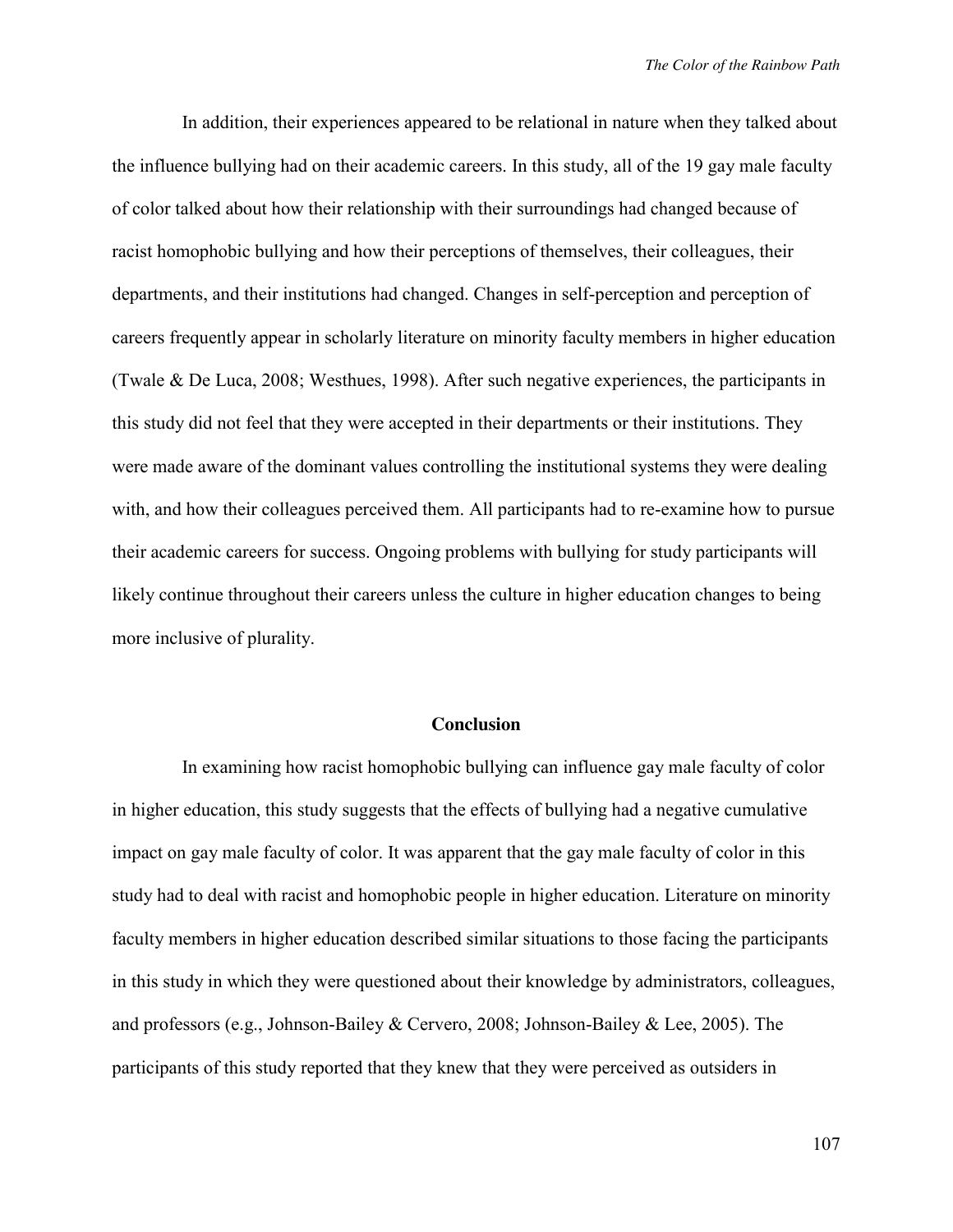academia and that they were not getting the same treatment as White *and* heterosexual colleagues, making it harder to manage their psychological well-being. To create a more inclusive and safer environment in higher education, administrators will need to acknowledge and be willing to understand the complex experiences of sexual minorities who are also people of color.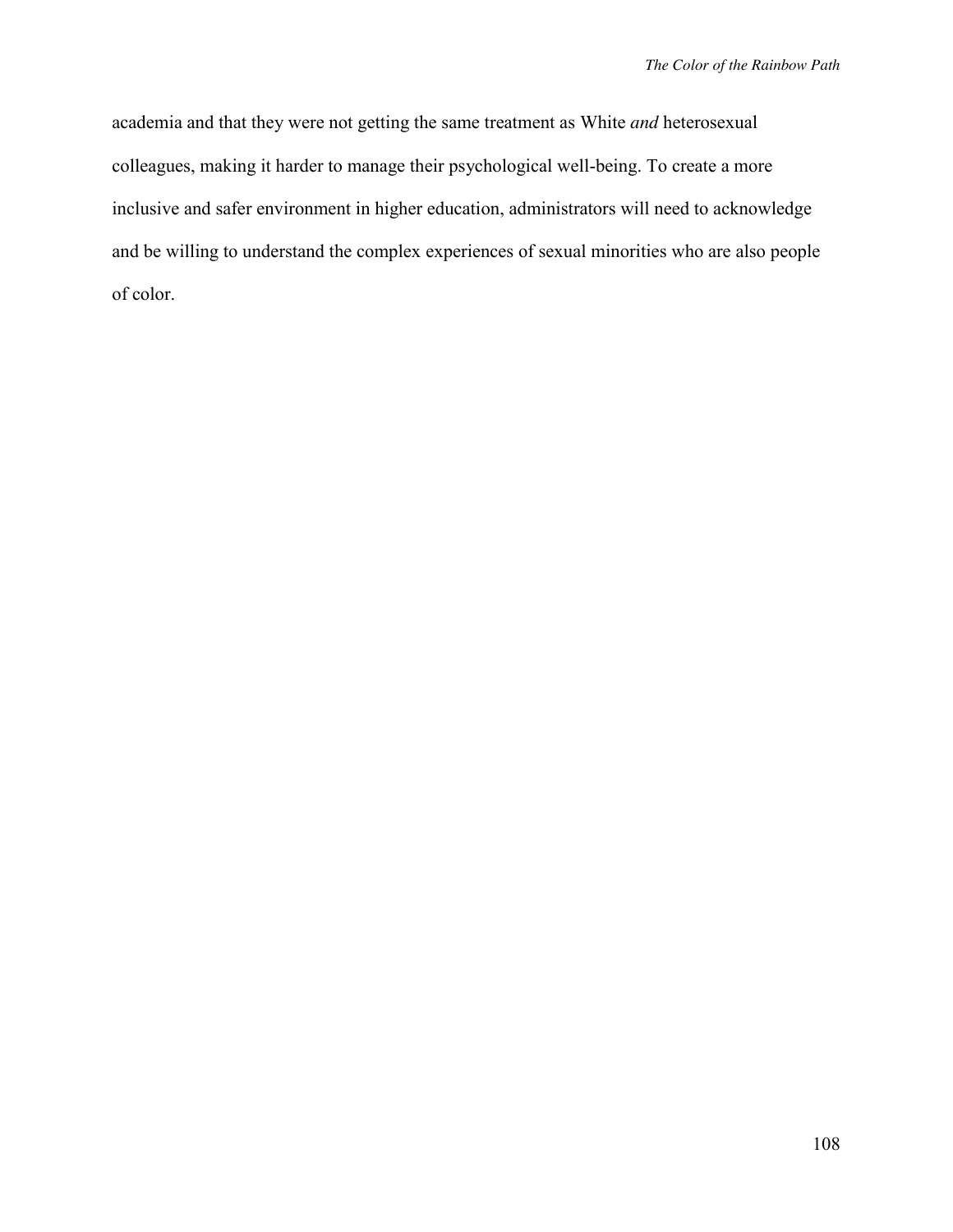## **References**

- Adams, A. (1992). *Bullying at work: How to confront and overcome it*. London: Virago.
- Alfred, M. V. (2002). The promise of sociocultural theory in democratizing adult education. *New Direction for Adult and Continuing Education*, *96*, 3–13.
- Brodsky, C. M. (1976). *The harassed worker.* Lexington, MA: Lexington Books.
- Charmaz, K. (2006). *Constructing grounded theory: A practical guide through qualitative analysis.* Thousand Oaks, CA: Sage.
- Clandinin, D. J., & Connelly, F. M. (2000). *Narrative inquiry: Experience and story in qualitative research.* San Francisco: Jossey-Bass.
- Delgado, R., & Stefancic, J. (2012). *Critical race theory: An introduction* (2nd ed.). New York: New York University Press.
- Einarsen, S. (1999). The nature and causes of bullying at work. *International Journal of Manpower*, *20*, 16–27.
- Einarsen, S., Hoel, H., Zapf, D., & Cooper, C. L. (2011). The concept of bullying and harassment at work: The European tradition. In S. Einarsen, H. Hoel, D. Zapf, & C. L. Cooper (Eds.), *Bullying and harassment in the workplace: Developments in theory, research and practice* (2nd ed.) (pp. 3–39). New York: CRC Press.
- Fox, S., & Stallworth, L. (2005). Racial/ethnic bullying: Exploring links between bullying and racism in the U.S. workplace. *Journal of Vocational Behavior*, *66*, 438–456.
- Jennifer, D. (2013). Girls and indirect aggression. In I. Rivers, & N. Duncan (Eds.), *Bullying: Experiences and discourses of sexuality and gender (pp. 45–59). New York: Routledge.*
- Johnson-Bailey, J., & Cervero, R. M. (2008). Different worlds and divergent paths: Academic careers defined by race and gender. *Harvard Educational Review*, *78*, 311–332.
- Johnson-Bailey, J., & Lee, M. (2005). Women of color in the academy: Where's out authority in the classroom? *Feminist Teacher*, *15*, 111–122
- Keashly, L., & Neuman, J. H. (2010). Faculty experiences with bullying in higher education: Causes, consequences, and management. *Administrative Theory & Praxis*, *32*, 48–70.
- Kumashiro, K. (Ed.). (2001). Queer students of color and antiracist, antiheterosexist education: Paradoxes of identity and activism. *Troubling intersection of race and sexuality: Queer students of color and anti-oppressive education* (pp. 1–25). Lanham, MD: Rowman and Littlefield.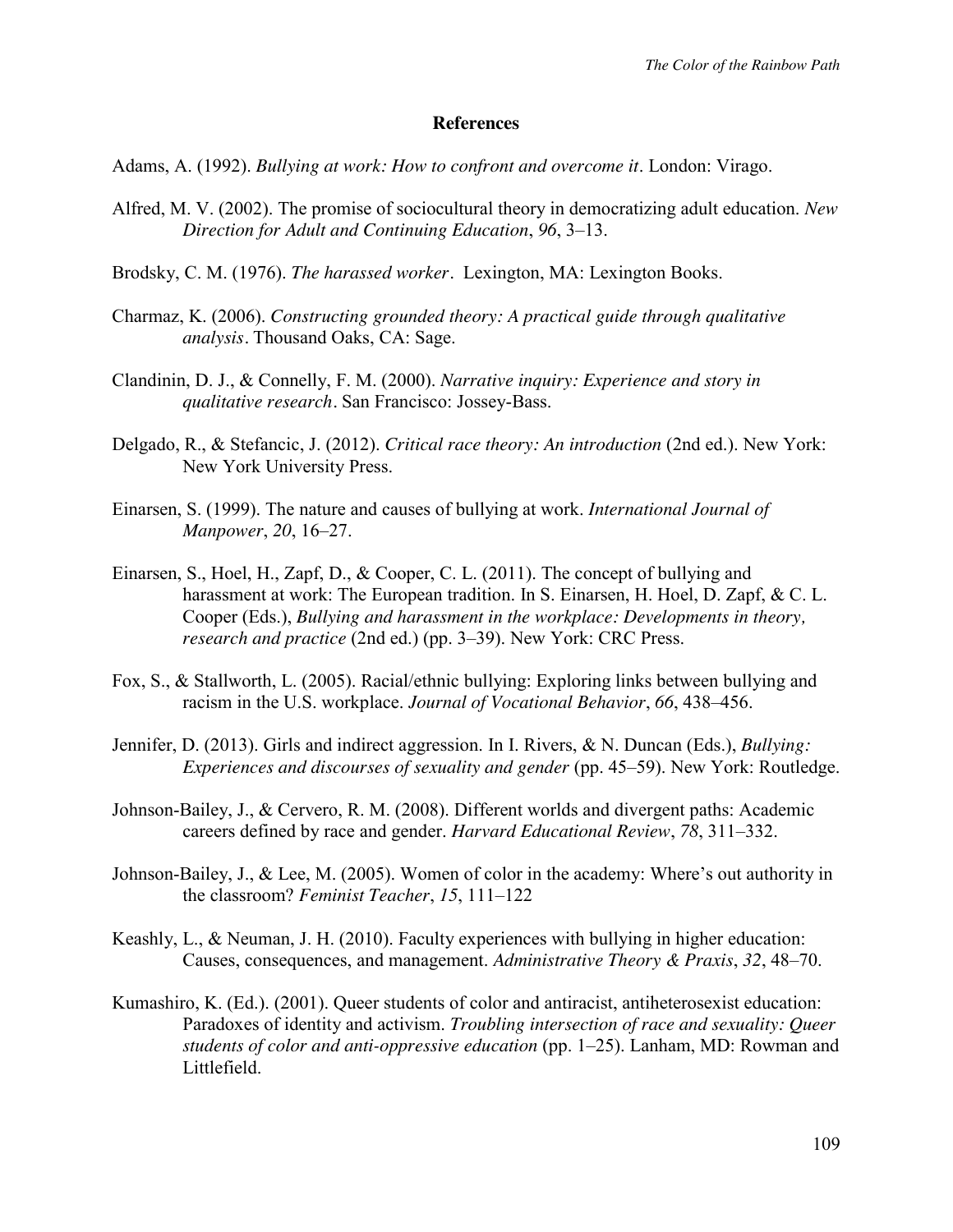- Lester, J. (Ed.). (2013). Preface. In *Workplace bullying in higher education* (pp. vii–xiv). New York: Routledge.
- Lewis, D., & Gunn, R. (2007). Workplace bullying in the public sector: Understanding the racial dimension. *Public Administration*, *85*, 641–665.
- Leymann, H. (1990). Mobbing and psychological terror at workplaces. *Violence and Victims*, *5*, 119–126.
- Leymann, H. (1996). The content and development of mobbing at work. *European Journal of Work and Organizational Psychology*, *5*, 165–184.
- Lines, D. (2008). *The bullies: Understanding bullies and bullying.* Philadelphia: Jessica Kingsley.
- McKay, R., Arnold, D. H., Fratzl, J., & Thomas, R. (2008). Workplace bullying in academia: A Canadian study. *Employee Responsibilities and Rights Journal*, *20*, 77–100.
- Misawa, M. (2010a). Queer race pedagogy for educators in higher education: Dealing with power dynamics and positionality of LGBTQ students of color. *International Journal of Critical Pedagogy*, *3*(1), 26–35.
- Misawa, M. (2010b). Racist and homophobic bullying in adulthood: Narratives from gay men of color in higher education. *New Horizons in Adult Education and Human Resource Development*, *24*(1), 7–23.
- Misawa, M. (2010c). Musing on controversial intersections of positionality: A queer crit perspective in adult and continuing education. In V. Sheared, J. Johnson-Bailey, S. A. J. Colin, E. Peterson, & S. D. Brookfield (Eds.), *The handbook of race and adult education: A resource for dialogue on racism* (pp. 187–199). San Francisco: Jossey-Bass.
- Misawa, M. (2013). Outsiders within: Power dynamics and sociocultural experiences of gay male students of color in adult and higher education. *Society for International Education Journal*, *7*(1), 24–49.
- Misawa, M. (2015a). Cuts and bruises caused by arrows, sticks, and stones in academia: Theorizing three types of racist and homophobic bullying in adult and higher education. *Adult Learning*, *26*, 6–13.
- Misawa, M. (2015b). Paving the rainbow path in academia: Positionalogy and the Asian-queercrit perspectives in adult and higher education. *Proceedings of the 8th Asian Diaspora Preconference.* Manhattan, KS: AERC.
- Misawa, M., & Rowland, M. L. (Eds.). (2015). Academic bullying and incivility in adult, higher, continuing and professional education [Special issue]. *Adult Learning*, *26*(1).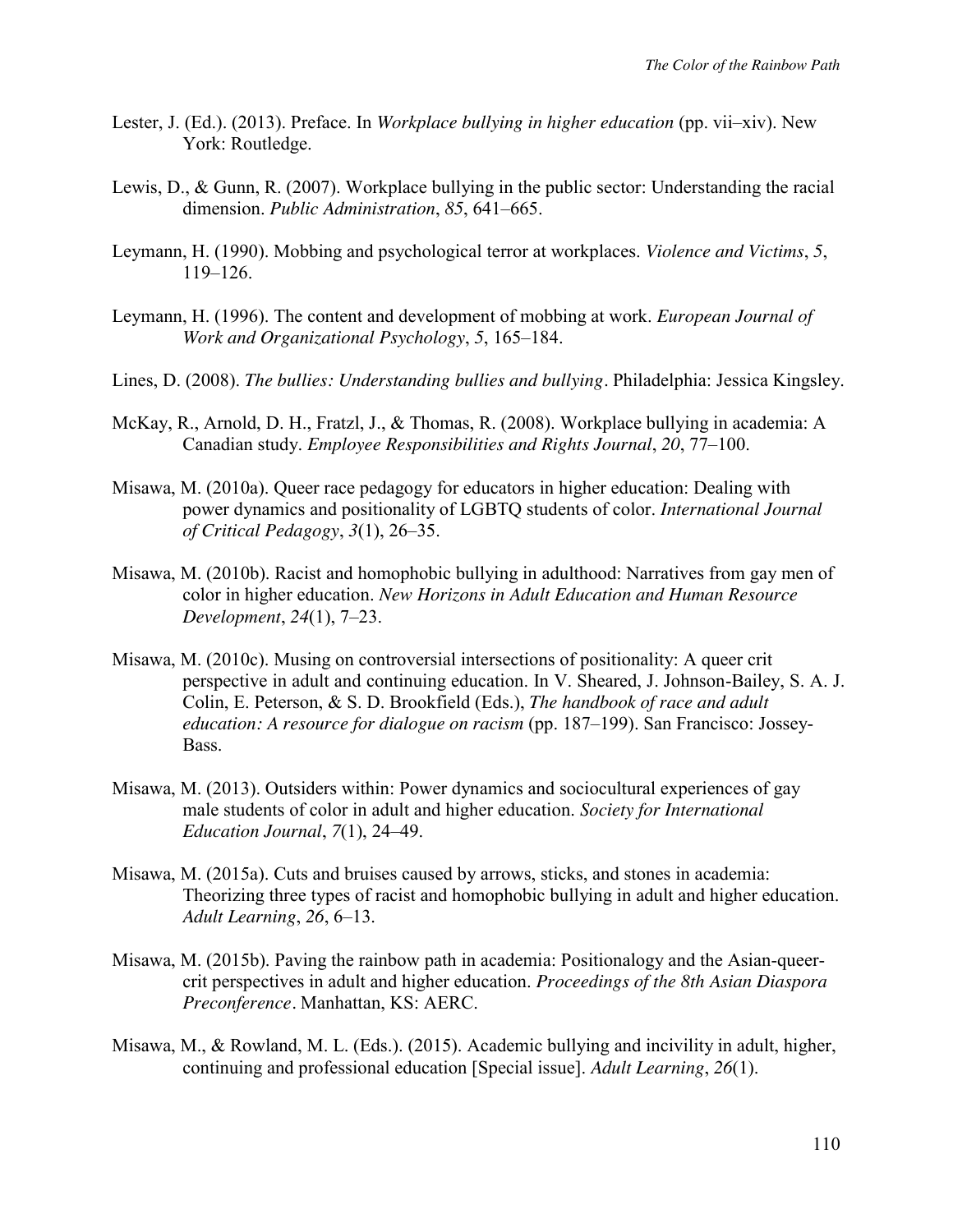- Namie, G. (2003). Workplace bullying: Escalated incivility. *Ivey Business Journal*, *68*(2), 1–6.
- Olweus, D. (1993). *Bullying at school: What we know and what we can do.* Malden, MA: Blackwell.
- Olweus, D. (2010). Understanding and researching bullying: Some critical issues. In S. R. Jimerson, S. M. Swearer, & D. L. Espelage (Eds.), *Handbook of bullying in schools: An international perspective* (pp. 9–33). New York: Routledge.
- Patton, M. Q. (2015). *Qualitative research & evaluation methods* (4th ed.). Thousand Oaks, CA: Sage.
- Poteat, V. P., Mereish, E. H., DiGiovanni, C. D., & Scheer, J. R. (2013). Homophobic bullying. In I. Rivers & N. Duncan (Eds.), *Bullying: Experiences and discourses of sexuality and gender* (pp. 75–90). New York: Routledge.
- Rankin, S., Weber, G., Blumenfeld, W., & Frazer, S. (2010). *2010 state of higher education for lesbian, gay, bisexual & transgender people.* Charlotte, NC: Campus Pride.
- Randall, P. (1997). *Adult bullying: Perpetrators and victims.* New York: Routledge.
- Randall, P. (2001). *Bullying in adulthood: Assessing the bullies and their victims.* New York: Brunner-Routledge.
- Reichert, E. (2003). Workplace mobbing: A new frontier for the social work profession. *Professional Development*, *5*(3), 4–12.
- Riessman, C. K. (1993). *Narrative analysis.* Newbury Park, CA: Sage.
- Rivers, I. (2011). *Homophobic bullying: Research and theoretical perspectives.* New York: Oxford University Press.
- Simpson, R., & Cohen, C. (2004). Dangerous work: The gendered nature of bullying in the context of higher education. *Gender, Work and Organization*, *11*, 163–186.
- Tyler Clementi Foundation. (2014). Tyler's story*.* Retrieved from http://www.tylerclementi.org/tylers-story
- Twale, D. J., & De Luca, B. M. (2008). *Faculty incivility: The rise of the academic bullying culture and what to do about it.* San Francisco: Jossey-Bass.
- Westhues, K. (1998). *Eliminating professors: A guide to the dismissal process.* Lewiston, NY: Edwin Mellen Press.
- Westhues, K. (Ed.). (2004). *Workplace mobbing in academe: Reports from twenty universities.* Lewiston, NY: Edwin Mellen Press.